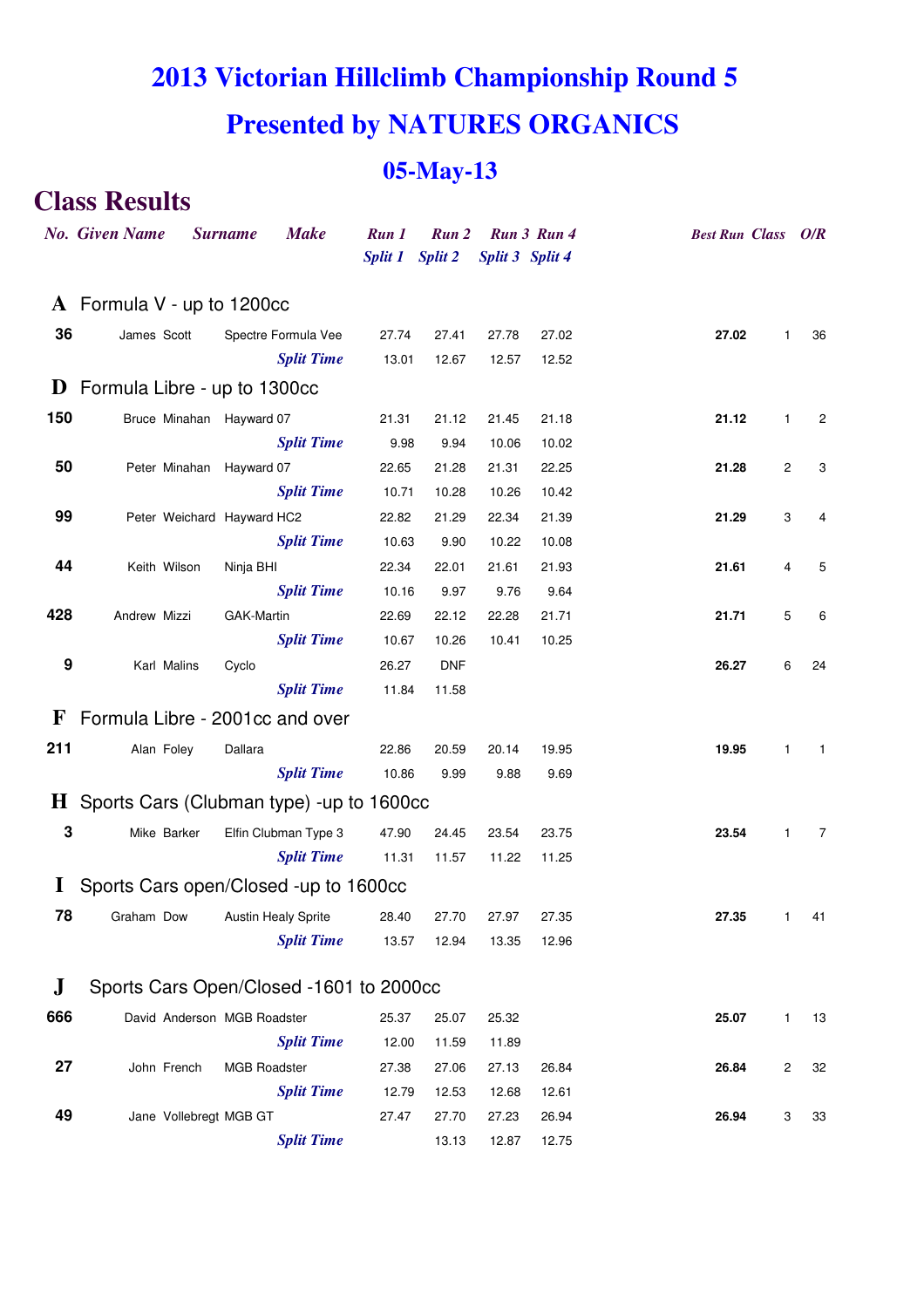|     | <b>No.</b> Given Name                        | <b>Surname</b>        | <b>Make</b>        | Run 1           | Run 2 |                 | Run 3 Run 4 | <b>Best Run Class O/R</b> |                |    |
|-----|----------------------------------------------|-----------------------|--------------------|-----------------|-------|-----------------|-------------|---------------------------|----------------|----|
|     |                                              |                       |                    | Split 1 Split 2 |       | Split 3 Split 4 |             |                           |                |    |
|     | K Sports Cars Open/Closed - 2001cc to 3000cc |                       |                    |                 |       |                 |             |                           |                |    |
| 260 | Richard Monty                                | Datsun 260Z           |                    | 25.18           | 24.70 | 24.63           | 24.76       | 24.63                     | $\mathbf{1}$   | 11 |
|     |                                              |                       | <b>Split Time</b>  |                 | 11.9  | 11.92           | 11.96       |                           |                |    |
| 34  | Duncan Harrington Mini Moke                  |                       |                    | 33.97           | 28.25 | 27.83           | 27.09       | 27.09                     | $\mathbf{2}$   | 37 |
|     |                                              |                       | <b>Split Time</b>  | 12.86           | 12.95 | 13.32           | 12.74       |                           |                |    |
| 911 | Steve Kosa                                   | Porsche               |                    | 28.21           | 27.45 | 27.36           | 27.32       | 27.32                     | 3              | 40 |
|     |                                              |                       | <b>Split Time</b>  | 13.14           | 12.9  | 12.81           | 12.73       |                           |                |    |
|     | L Sports Cars Open/Closed - 3001cc and over  |                       |                    |                 |       |                 |             |                           |                |    |
| 177 | Neil Hawker                                  | Daytona Coupe         |                    | 25.98           | 24.47 | 24.05           | 23.95       | 23.95                     | $\mathbf{1}$   | 8  |
|     |                                              |                       | <b>Split Time</b>  |                 | 11.38 | 11.38           | 11.1        |                           |                |    |
| 300 | Peter Saunders Nissan 300ZX                  |                       |                    | 25.41           | 24.93 | 25.62           | 24.55       | 24.55                     | $\overline{c}$ | 10 |
|     |                                              |                       | <b>Split Time</b>  | 11.94           | 11.69 | 12.46           | 11.51       |                           |                |    |
| 510 | John Elliott                                 | <b>Renault Alpine</b> |                    | 26.27           | 26.34 | 26.27           | 28.49       | 26.27                     | 3              | 23 |
|     |                                              |                       | <b>Split Time</b>  | 12.37           | 12.48 | 12.59           | 12.55       |                           |                |    |
| 301 | Jenny Saunders Nissan 300ZX                  |                       |                    | 31.76           | 29.80 | 29.92           | 28.87       | 28.87                     | 4              | 47 |
|     |                                              |                       | <b>Split Time</b>  | 14.22           | 13.82 | 13.50           | 13.83       |                           |                |    |
|     | M Sports Sedans - up to 1600cc               |                       |                    |                 |       |                 |             |                           |                |    |
| 13  | David Cantwell Honda Civic                   |                       |                    | 26.13           | 25.62 | 25.22           | 25.35       | 25.22                     | $\mathbf{1}$   | 14 |
|     |                                              |                       | <b>Split Time</b>  | 13.17           | 12.51 | 12.44           | 12.54       |                           |                |    |
|     | N Sports Sedans - 1601cc to 2000cc           |                       |                    |                 |       |                 |             |                           |                |    |
| 86  | Col Hunter                                   | Ford Escort           |                    | 27.46           | 26.73 | 27.45           | 26.68       | 26.68                     | $\mathbf{1}$   | 31 |
|     |                                              |                       | <b>Split Time</b>  |                 | 13.12 | 13.72           | 13.09       |                           |                |    |
|     |                                              |                       |                    |                 |       |                 |             |                           |                |    |
|     | P Sports Sedans - 4WD                        |                       |                    |                 |       |                 |             |                           |                |    |
| 191 | Vin Stenta Nissan Skyline R32                |                       |                    | 25.26           | 99.00 | 25.47           | 25.00       | 25.00                     | 1.             | 12 |
|     |                                              | <b>GTR</b>            | <b>Split Time</b>  |                 | 11.17 | 11.34           | 11.29       |                           |                |    |
| 161 | Norman Mills                                 | Subaru                |                    | 29.32           | 26.81 | 25.91           | 25.80       | 25.80                     | $\mathbf{2}$   | 19 |
|     |                                              |                       | <b>Split Time</b>  | 12.51           | 11.78 | 11.59           | 11.52       |                           |                |    |
| 91  | Karyn Hamer-                                 |                       | Nissan Skyline R32 | 26.78           | 26.94 | 26.60           | 26.36       | 26.36                     | 3              | 25 |
|     | Finn                                         | GTR                   | <b>Split Time</b>  |                 |       |                 |             |                           |                |    |
|     |                                              |                       |                    | 12.30           | 12.12 | 12.03           | 12.14       |                           |                |    |
|     | <b>Q</b> Improved Production - up to 1600cc  |                       |                    |                 |       |                 |             |                           |                |    |
| 100 | lan Grinter                                  | Morris Cooper         |                    | 39.70           | 27.11 | 26.11           | 25.91       | 25.91                     | $\mathbf{1}$   | 20 |
|     |                                              |                       | <b>Split Time</b>  | 12.38           | 12.44 | 12.01           | 12.05       |                           |                |    |
| 144 | Ken Parry                                    | Ford Cortina GT       |                    | 27.48           | 27.22 | 26.99           | 27.09       | 26.99                     | $\mathbf{2}$   | 35 |
|     |                                              |                       | <b>Split Time</b>  | 12.74           | 12.68 | 12.52           | 12.67       |                           |                |    |
| 491 | Jess Harper                                  | Toyota Corolla        |                    | 28.71           | 27.69 | 27.49           | 27.20       | 27.20                     | 3              | 38 |
|     |                                              |                       | <b>Split Time</b>  | 13.98           | 13.22 | 12.76           | 12.53       |                           |                |    |
| 342 | Simon Piper                                  |                       | Ford Laser Sport   | 27.55           | 27.24 | 27.37           | 29.51       | 27.24                     | 4              | 39 |
|     |                                              |                       |                    |                 |       |                 |             |                           |                |    |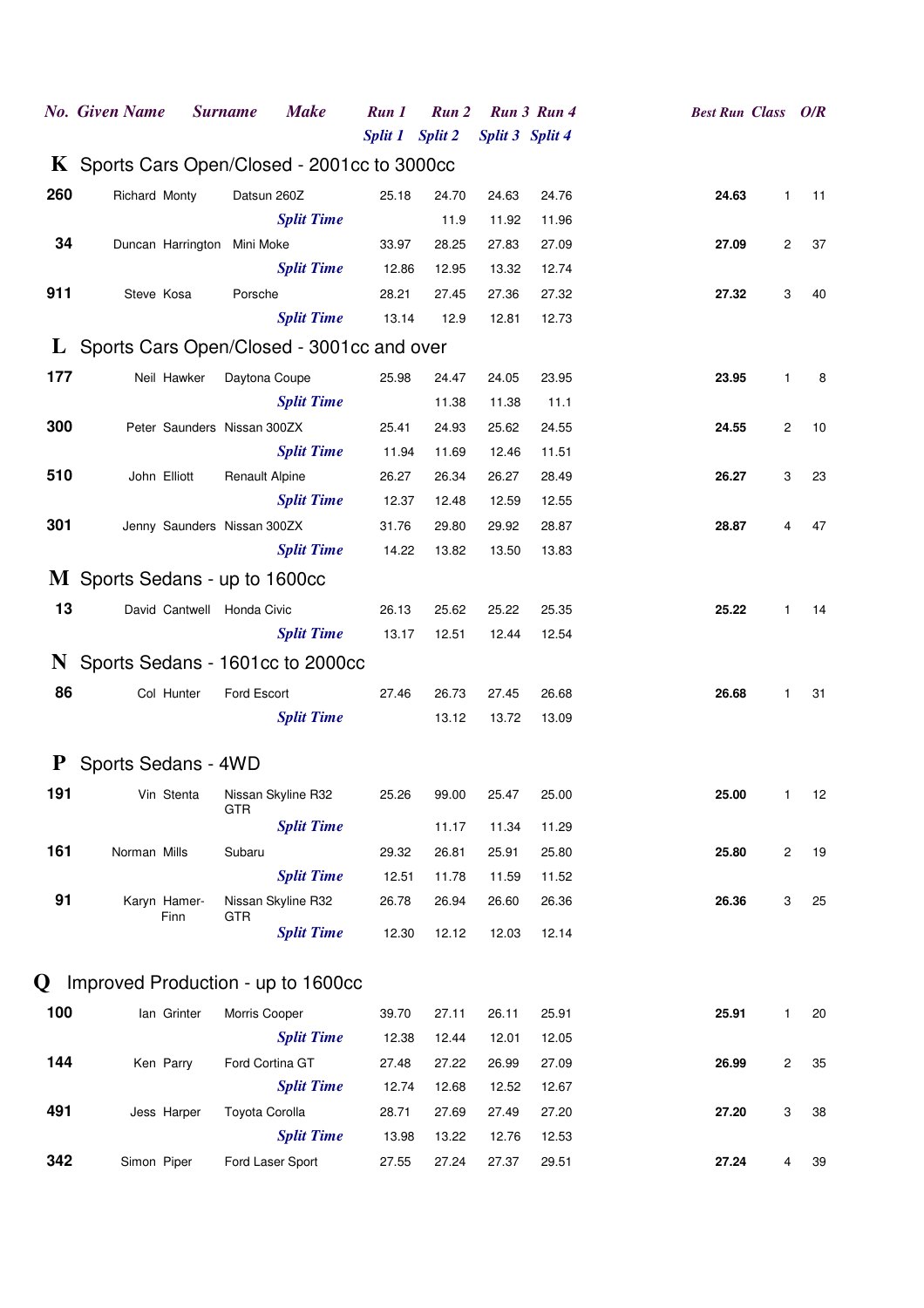#### **Q** Improved Production - up to 1600cc (Continued)

|     |                    | <b>Split Time</b>      | 12.88 | 12.72 | 12.53 | 12.63 |       |                |    |
|-----|--------------------|------------------------|-------|-------|-------|-------|-------|----------------|----|
| 37  | Frank Bradley      | Mini R50               | 30.17 | 28.50 | 29.53 | 29.26 | 28.50 | 5              | 44 |
|     |                    | <b>Split Time</b>      | 14.77 | 14.05 | 14.61 | 14.45 |       |                |    |
| 54  | Ronn Jay           | <b>Toyota Corolla</b>  | 29.66 | 29.16 | 30.99 | 30.00 | 29.16 | 6              | 50 |
|     |                    | <b>Split Time</b>      | 13.84 | 13.62 | 14.86 | 14.49 |       |                |    |
| 481 | Rhea Scheltus      | Toyota Corolla         | 32.92 | 29.82 | 31.19 | 29.47 | 29.47 | $\overline{7}$ | 52 |
|     |                    | <b>Split Time</b>      | 14.84 | 14.11 | 14.49 | 14.23 |       |                |    |
| 186 | <b>Bill Cowper</b> | <b>Toyota Sprinter</b> | 29.87 | 30.31 | 29.73 | 29.52 | 29.52 | 8              | 53 |
|     |                    | <b>Split Time</b>      | 13.68 | 13.64 | 13.84 | 13.88 |       |                |    |
| 107 | John Moore         | <b>BMC Mini Deluxe</b> | 47.45 | 38.79 | 36.62 | 37.98 | 36.62 | 9              | 62 |
|     |                    | <b>Split Time</b>      | 21.03 | 18.66 | 16.68 | 17.60 |       |                |    |

#### **R** Improved Production - 1601 to 2000cc

| 142 | Michael O'Brien | Volvo 142         | 27.53 | 26.54 | 26.68 | 26.54 | 26.54 |   | 28  |
|-----|-----------------|-------------------|-------|-------|-------|-------|-------|---|-----|
|     |                 | <b>Split Time</b> | 12.83 | 12.34 | 12.47 | 12.40 |       |   |     |
| 172 | Amanda Elliott  | Renault Clio      | 30.96 | 29.55 | 30.24 | 29.74 | 29.55 | 2 | 55  |
|     |                 | <b>Split Time</b> | 14.23 | 13.23 | 13.99 | 13.78 |       |   |     |
| 66  | Peter Baker     | Ford Laser        | 30.91 | 30.07 | 30.12 | 29.92 | 29.92 | 3 | -57 |
|     |                 | <b>Split Time</b> | 14.36 | 14.28 | 14.12 | 13.68 |       |   |     |

#### **S** Improved Production - 2001cc and over

| 311 | David Tutton    | Holden                          |                   | 26.33 | 25.39 | 24.42 | 24.39 | 24.39 | 1              | 9  |
|-----|-----------------|---------------------------------|-------------------|-------|-------|-------|-------|-------|----------------|----|
|     |                 |                                 | <b>Split Time</b> | 12.24 | 11.58 | 11.4  | 11.42 |       |                |    |
| 28  | Troy Elliott    | Nissan 200SX                    |                   | 28.64 | 26.57 | 26.14 | 26.05 | 26.05 | $\overline{2}$ | 21 |
|     |                 |                                 | <b>Split Time</b> | 13.16 | 12.75 | 12.77 | 12.62 |       |                |    |
| 222 | Gary Birt       | <b>VW Golf GTI</b>              |                   | 27.91 | 26.93 | 26.73 | 26.64 | 26.64 | 3              | 30 |
|     |                 |                                 | <b>Split Time</b> | 13.34 | 12.76 | 12.83 | 12.71 |       |                |    |
| 15  | Terry Baker     | Holden Commodore                |                   | 28.57 | 27.59 | 28.21 | 26.95 | 26.95 | $\overline{4}$ | 34 |
|     |                 |                                 | <b>Split Time</b> | 13.69 | 13.48 | 13.77 | 12.84 |       |                |    |
| 31  | Troy Goodrick   | BMW E30 323i                    |                   | 29.36 | 28.89 | 36.65 | 28.56 | 28.56 | 5              | 45 |
|     |                 |                                 | <b>Split Time</b> | 13.76 | 13.87 | 16.13 | 13.62 |       |                |    |
| 851 | Matthew Gregory | Toyota ST 185                   |                   | 29.54 | 29.25 | 31.51 |       | 29.25 | 6              | 51 |
|     |                 |                                 | <b>Split Time</b> | 12.57 | 12.65 | 12.31 |       |       |                |    |
| 45  | h               | John Farnswort Ford Sierra XR41 |                   | 32.95 | 31.80 | 32.19 | 30.92 | 30.92 | $\overline{7}$ | 58 |
|     |                 |                                 | <b>Split Time</b> | 15.43 | 14.71 | 15.61 | 14.73 |       |                |    |
| 79  | David Neville   | Ford Mustang                    |                   | 38.08 | 37.05 | 36.65 | 37.06 | 36.65 | 8              | 63 |
|     |                 |                                 | <b>Split Time</b> | 16.32 | 16.26 | 16.13 | 16.37 |       |                |    |